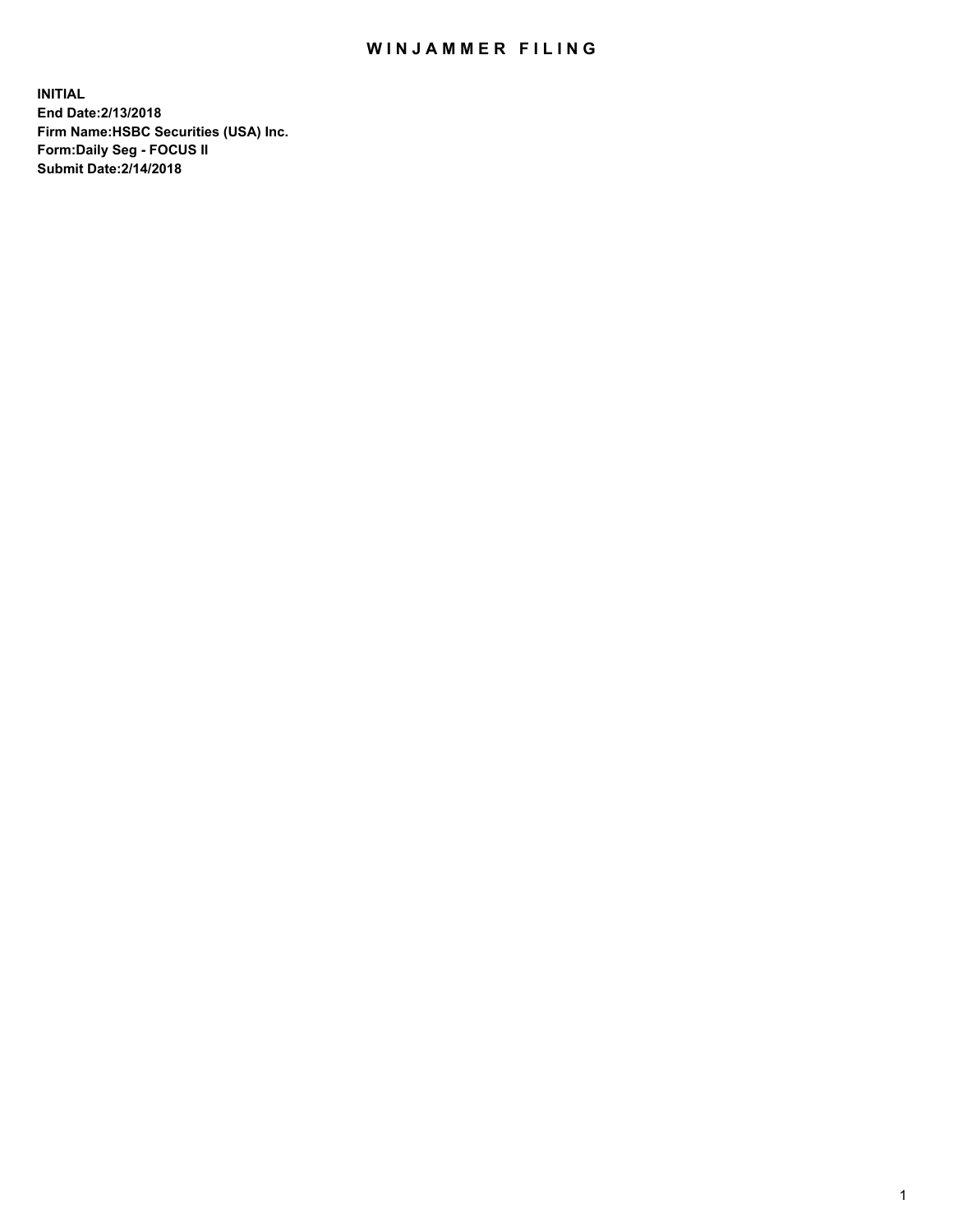## **INITIAL End Date:2/13/2018 Firm Name:HSBC Securities (USA) Inc. Form:Daily Seg - FOCUS II Submit Date:2/14/2018 Daily Segregation - Cover Page**

| Name of Company<br><b>Contact Name</b><br><b>Contact Phone Number</b><br><b>Contact Email Address</b>                                                                                                                                                                                                                         | <b>HSBC Securities (USA) Inc.</b><br><b>Michael Vacca</b><br>212-525-7951<br>michael.vacca@us.hsbc.com |
|-------------------------------------------------------------------------------------------------------------------------------------------------------------------------------------------------------------------------------------------------------------------------------------------------------------------------------|--------------------------------------------------------------------------------------------------------|
| FCM's Customer Segregated Funds Residual Interest Target (choose one):<br>a. Minimum dollar amount: ; or<br>b. Minimum percentage of customer segregated funds required:%; or<br>c. Dollar amount range between: and; or<br>d. Percentage range of customer segregated funds required between: % and %.                       | 98,000,000<br><u>0</u><br><u>00</u><br><u>00</u>                                                       |
| FCM's Customer Secured Amount Funds Residual Interest Target (choose one):<br>a. Minimum dollar amount: ; or<br>b. Minimum percentage of customer secured funds required:%; or<br>c. Dollar amount range between: and; or<br>d. Percentage range of customer secured funds required between: % and %.                         | 25,000,000<br><u>0</u><br><u>00</u><br>00                                                              |
| FCM's Cleared Swaps Customer Collateral Residual Interest Target (choose one):<br>a. Minimum dollar amount: ; or<br>b. Minimum percentage of cleared swaps customer collateral required:%; or<br>c. Dollar amount range between: and; or<br>d. Percentage range of cleared swaps customer collateral required between:% and%. | 122,000,000<br><u>0</u><br><u>00</u><br><u>00</u>                                                      |

Attach supporting documents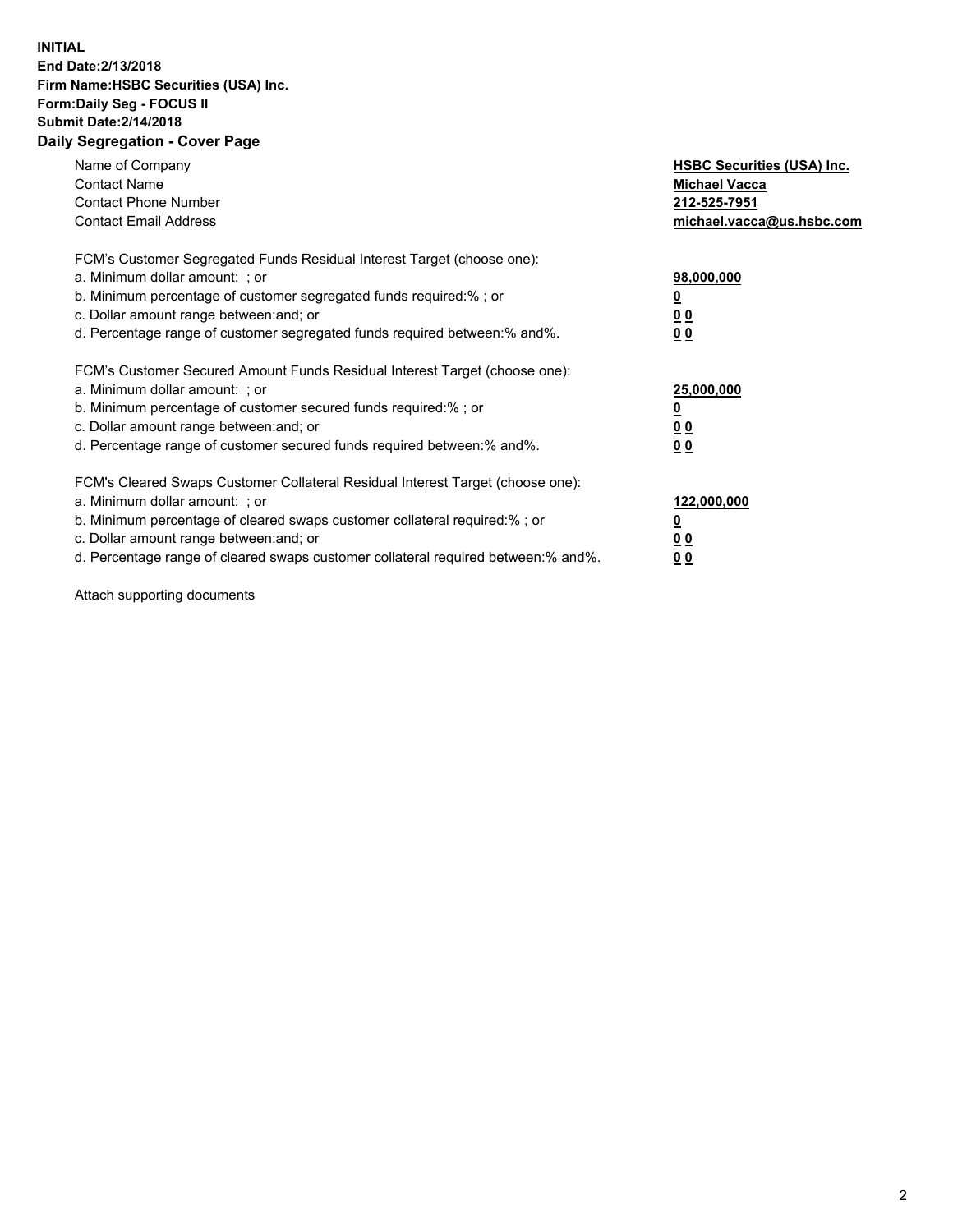**INITIAL End Date:2/13/2018 Firm Name:HSBC Securities (USA) Inc. Form:Daily Seg - FOCUS II Submit Date:2/14/2018 Daily Segregation - Secured Amounts**

|     | Dany Oogrogaach - Ocearea Amoanta                                                           |                               |
|-----|---------------------------------------------------------------------------------------------|-------------------------------|
|     | Foreign Futures and Foreign Options Secured Amounts                                         |                               |
|     | Amount required to be set aside pursuant to law, rule or regulation of a foreign            | $0$ [7305]                    |
|     | government or a rule of a self-regulatory organization authorized thereunder                |                               |
| 1.  | Net ledger balance - Foreign Futures and Foreign Option Trading - All Customers             |                               |
|     | A. Cash                                                                                     | 19,587,610 [7315]             |
|     | B. Securities (at market)                                                                   | 90,212,525 [7317]             |
| 2.  | Net unrealized profit (loss) in open futures contracts traded on a foreign board of trade   | 20,419,005 [7325]             |
| 3.  | Exchange traded options                                                                     |                               |
|     | a. Market value of open option contracts purchased on a foreign board of trade              | $0$ [7335]                    |
|     | b. Market value of open contracts granted (sold) on a foreign board of trade                | $0$ [7337]                    |
| 4.  | Net equity (deficit) (add lines 1.2. and 3.)                                                | 130,219,140 [7345]            |
| 5.  | Account liquidating to a deficit and account with a debit balances - gross amount           | 999,771 [7351]                |
|     | Less: amount offset by customer owned securities                                            | -917,966 [7352] 81,805 [7354] |
| 6.  | Amount required to be set aside as the secured amount - Net Liquidating Equity              | 130,300,945 [7355]            |
|     | Method (add lines 4 and 5)                                                                  |                               |
| 7.  | Greater of amount required to be set aside pursuant to foreign jurisdiction (above) or line | 130,300,945 [7360]            |
|     | 6.                                                                                          |                               |
|     | FUNDS DEPOSITED IN SEPARATE REGULATION 30.7 ACCOUNTS                                        |                               |
| 1.  | Cash in banks                                                                               |                               |
|     | A. Banks located in the United States                                                       | 44,270,729 [7500]             |
|     | B. Other banks qualified under Regulation 30.7                                              | 0 [7520] 44,270,729 [7530]    |
| 2.  | Securities                                                                                  |                               |
|     | A. In safekeeping with banks located in the United States                                   | 27,443,073 [7540]             |
|     | B. In safekeeping with other banks qualified under Regulation 30.7                          | 0 [7560] 27,443,073 [7570]    |
| 3.  | Equities with registered futures commission merchants                                       |                               |
|     | A. Cash                                                                                     | $0$ [7580]                    |
|     | <b>B.</b> Securities                                                                        | $0$ [7590]                    |
|     | C. Unrealized gain (loss) on open futures contracts                                         | $0$ [7600]                    |
|     | D. Value of long option contracts                                                           | $0$ [7610]                    |
|     | E. Value of short option contracts                                                          | 0 [7615] 0 [7620]             |
| 4.  | Amounts held by clearing organizations of foreign boards of trade                           |                               |
|     | A. Cash                                                                                     | $0$ [7640]                    |
|     | <b>B.</b> Securities                                                                        | $0$ [7650]                    |
|     | C. Amount due to (from) clearing organization - daily variation                             | $0$ [7660]                    |
|     | D. Value of long option contracts                                                           | $0$ [7670]                    |
|     | E. Value of short option contracts                                                          | 0 [7675] 0 [7680]             |
| 5.  | Amounts held by members of foreign boards of trade                                          |                               |
|     | A. Cash                                                                                     | 16,110,487 [7700]             |
|     | <b>B.</b> Securities                                                                        | 62,769,452 [7710]             |
|     | C. Unrealized gain (loss) on open futures contracts                                         | 20,419,005 [7720]             |
|     | D. Value of long option contracts                                                           | $0$ [7730]                    |
|     | E. Value of short option contracts                                                          | 0 [7735] 99,298,944 [7740]    |
| 6.  | Amounts with other depositories designated by a foreign board of trade                      | $0$ [7760]                    |
| 7.  | Segregated funds on hand                                                                    | $0$ [7765]                    |
| 8.  | Total funds in separate section 30.7 accounts                                               | 171,012,746 [7770]            |
| 9.  | Excess (deficiency) Set Aside for Secured Amount (subtract line 7 Secured Statement         | 40,711,801 [7380]             |
|     | Page 1 from Line 8)                                                                         |                               |
| 10. | Management Target Amount for Excess funds in separate section 30.7 accounts                 | 25,000,000 [7780]             |
| 11. | Excess (deficiency) funds in separate 30.7 accounts over (under) Management Target          | 15,711,801 [7785]             |
|     |                                                                                             |                               |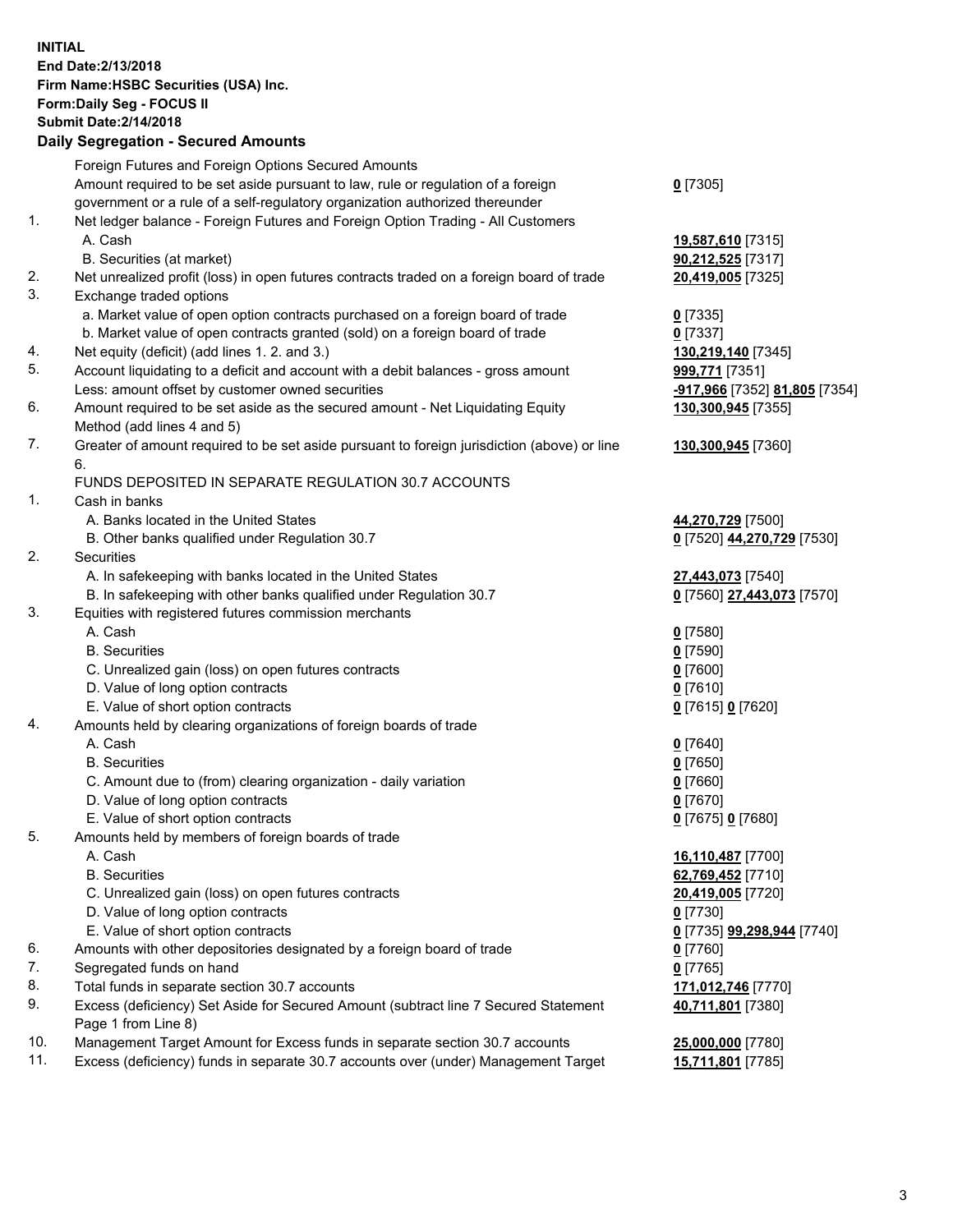**INITIAL End Date:2/13/2018 Firm Name:HSBC Securities (USA) Inc. Form:Daily Seg - FOCUS II Submit Date:2/14/2018 Daily Segregation - Segregation Statement** SEGREGATION REQUIREMENTS(Section 4d(2) of the CEAct) 1. Net ledger balance A. Cash **277,810,679** [7010] B. Securities (at market) **1,195,513,239** [7020] 2. Net unrealized profit (loss) in open futures contracts traded on a contract market **91,767,880** [7030] 3. Exchange traded options A. Add market value of open option contracts purchased on a contract market **127,159,279** [7032] B. Deduct market value of open option contracts granted (sold) on a contract market **-17,261,125** [7033] 4. Net equity (deficit) (add lines 1, 2 and 3) **1,674,989,952** [7040] 5. Accounts liquidating to a deficit and accounts with debit balances - gross amount **4,879,372** [7045] Less: amount offset by customer securities **-4,664,161** [7047] **215,211** [7050] 6. Amount required to be segregated (add lines 4 and 5) **1,675,205,163** [7060] FUNDS IN SEGREGATED ACCOUNTS 7. Deposited in segregated funds bank accounts A. Cash **38,589,036** [7070] B. Securities representing investments of customers' funds (at market) **0** [7080] C. Securities held for particular customers or option customers in lieu of cash (at market) **204,847,973** [7090] 8. Margins on deposit with derivatives clearing organizations of contract markets A. Cash **388,915,167** [7100] B. Securities representing investments of customers' funds (at market) **0** [7110] C. Securities held for particular customers or option customers in lieu of cash (at market) **974,828,186** [7120] 9. Net settlement from (to) derivatives clearing organizations of contract markets **42,498,313** [7130] 10. Exchange traded options A. Value of open long option contracts **127,159,279** [7132] B. Value of open short option contracts **-17,261,125** [7133] 11. Net equities with other FCMs A. Net liquidating equity **9,586,574** [7140] B. Securities representing investments of customers' funds (at market) **0** [7160] C. Securities held for particular customers or option customers in lieu of cash (at market) **0** [7170] 12. Segregated funds on hand **15,837,080** [7150] 13. Total amount in segregation (add lines 7 through 12) **1,785,000,483** [7180] 14. Excess (deficiency) funds in segregation (subtract line 6 from line 13) **109,795,320** [7190] 15. Management Target Amount for Excess funds in segregation **98,000,000** [7194]

16. Excess (deficiency) funds in segregation over (under) Management Target Amount Excess

**11,795,320** [7198]